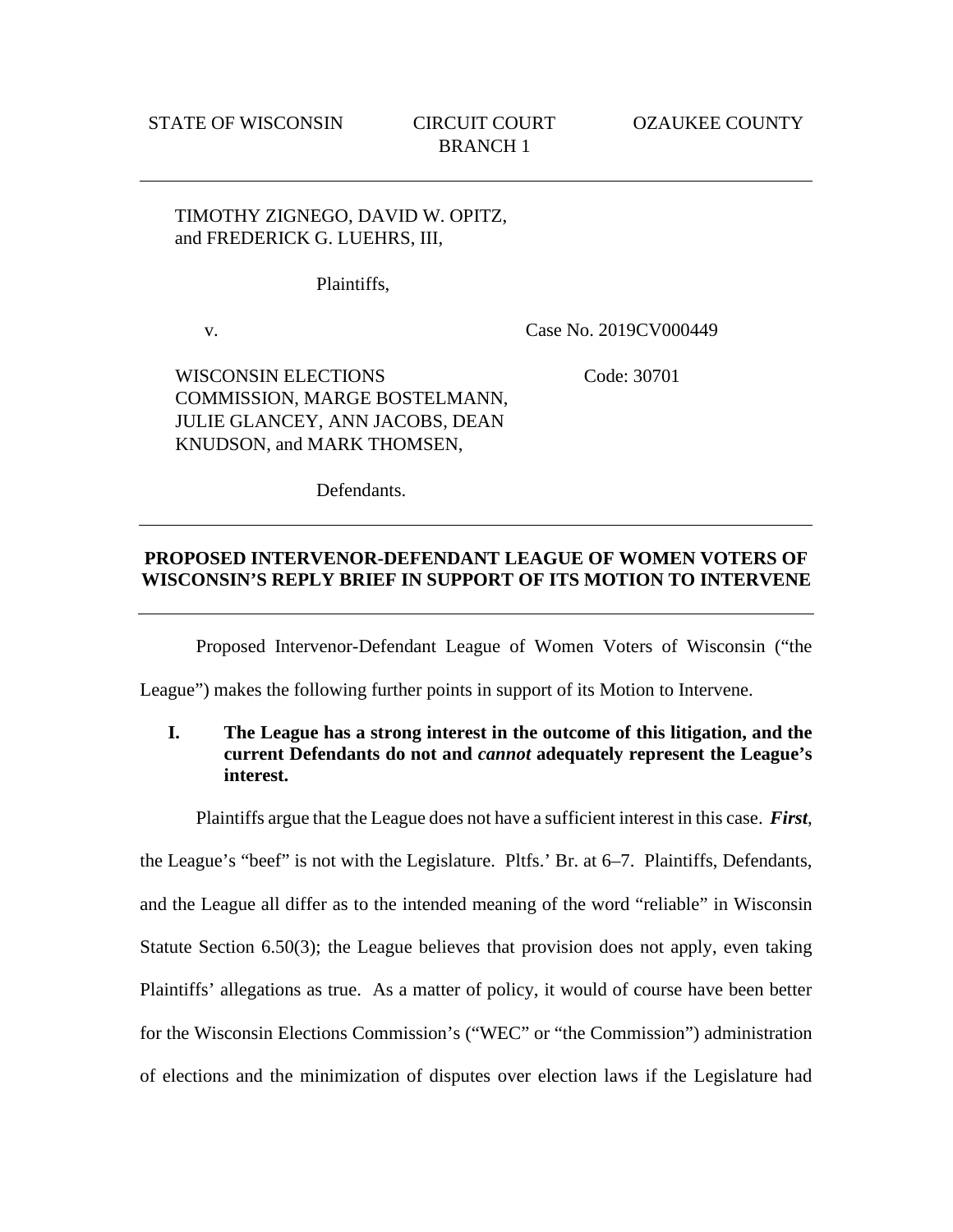expressly stated that Section 6.50(3) or some other timeline applies to the use of ERIC data, but it did not. However, the League is focused on what Wisconsin law does and does not require, not any aspirational policy changes.

*Second*, the League has a significant interest in this case because a substantial part of its year-round work is devoted to registering voters in furtherance of its mission to maximize participation in Wisconsin elections. Affidavit of Erin Grunze, November 22, 2019 ("Grunze Aff.") ¶¶ 2–12. An interest for intervention purposes need not rise to the level of organizational standing if a proposed intervenor were seeking to file an action in its own right. Wisconsin courts have found that "there is no requirement that the potential intervenor's interest be 'judicially enforceable' in a separate proceeding." *Wolff v. Town of Jamestown*, 229 Wis. 2d 738, 744, 601 N.W.2d 301 (Ct. App. 1999). "The relevant inquiry in Wisconsin is thus not whether a prospective party has a legal or legally protected interest in the subject of an action, but whether the person or entity has 'an interest of such direct and immediate character that the [prospective party] will either gain or lose by the direct operation of the judgment.'" *Dairyland Greyhound Park, Inc. v. McCallum*, 2002 WI App 259, ¶ 15, 258 Wis. 2d 210, 655 N.W.2d 474, 482 (quoting *City of Madison v. Wisconsin Employment Relations Comm'n*, 2000 WI 39, ¶ 11 n.9, 234 Wis. 2d 550, 610 N.W.2d 94). The League has demonstrated that its interests will be directly and immediately harmed and burdened by an order to immediately purge 234,039 registered Wisconsin voters based on the ERIC "movers" list. Grunze Aff. 13.

*Third*, the League is inquiring with its members and followers as to whether anyone has received the 2019 ERIC notice in error. This effort will take time but has already yielded one registered voter who received an ERIC notice in error this October. Bonnie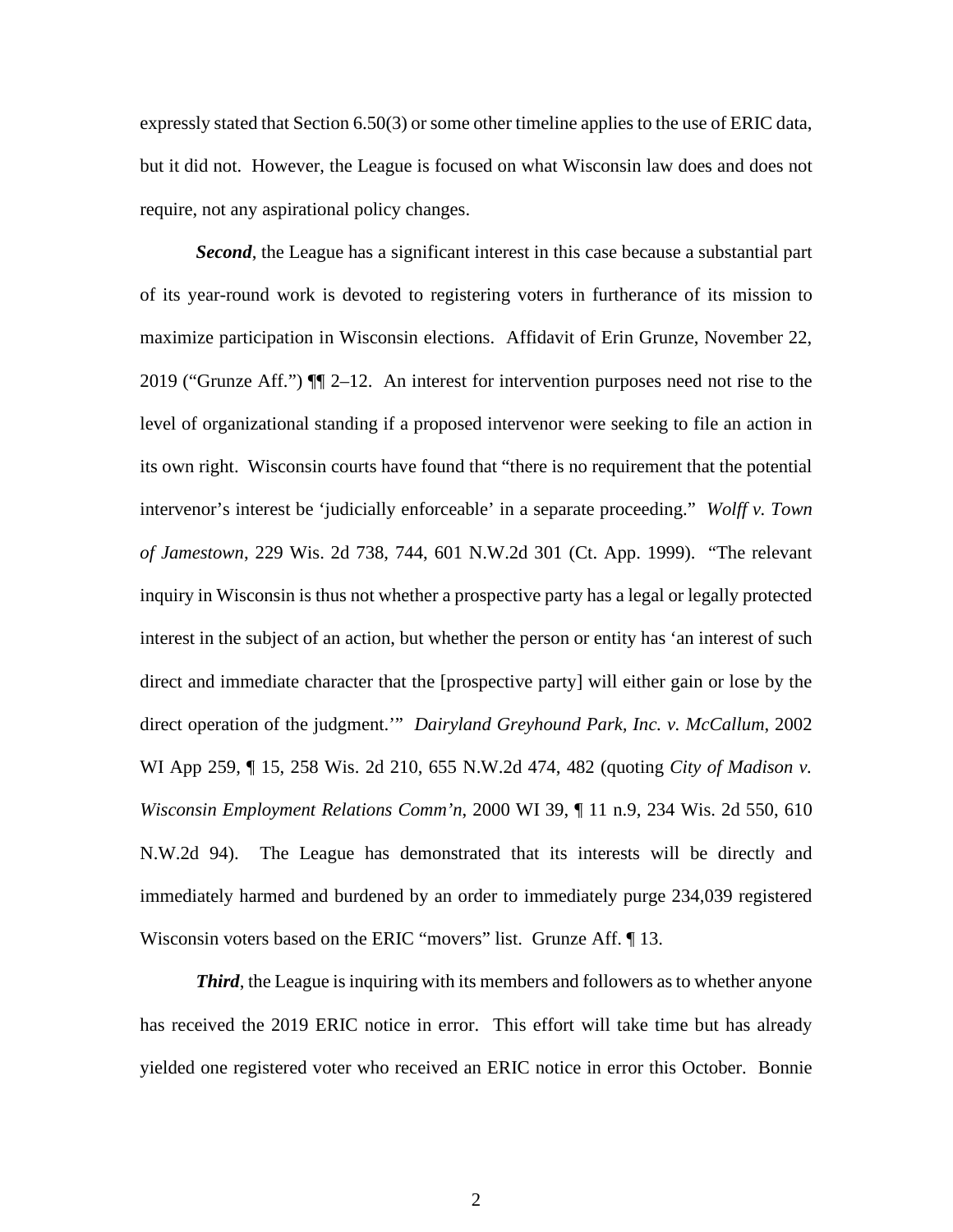Moyse did move to a new municipality, but she updated her voter registration address in June of this year, four months before she received an ERIC letter at that new address, the address at which she had already registered to vote. Affidavit of Douglas M. Poland, December 5, 2019 ("12/5/19 Poland Aff."), Ex. 1, Affidavit of Bonnie Moyse ("Moyse Aff.") ¶¶ 2–4 & Ex. A. As can be seen from Exhibit A to the Moyse Affidavit, Bonnie and her husband both filled out the confirmation postcard and mailed it in in an abundance of caution. *Id*., Ex. A. Current Defendants will not be presenting voters' statements and, absent the League's intervention, voters' interests in this case—and information they can provide that is relevant to the disputed reliability of the 2019 ERIC "movers" list data will not be adequately presented and represented by the current Defendants.

The current Defendants, the Commission and five of the six WEC Commissioners, cannot adequately represent the League's and voters' interests in this litigation. The clearest evidence of this inadequacy is the fact that, until Plaintiffs filed this lawsuit, Defendants had characterized the ERIC "movers" list's information as "reliable" and "largely accurate." *See* Compl., Ex. B, Mar. 11, 2019 WEC Memo, at 81 ("[T]he Commission has relied on the language and framework of Wis. Stat. § 6.50(3) to treat the movers list as *reliable information that the individuals listed have changed their voting residence*.") (emphasis added); *id*. (noting "that the in-state movers data is *a largely accurate indicator* of someone who has moved or who provided information to the post office or DMV which make it appear that they moved") (emphasis added). The League cannot speak to why the Commission has suddenly in its latest filing argued to the contrary, but that cannot change the fact that, as Plaintiffs have already cited to this Court, the Commission has stated that the ERIC list *is* reliable and accurate. *See, e.g.*, Pltfs.' Mot. for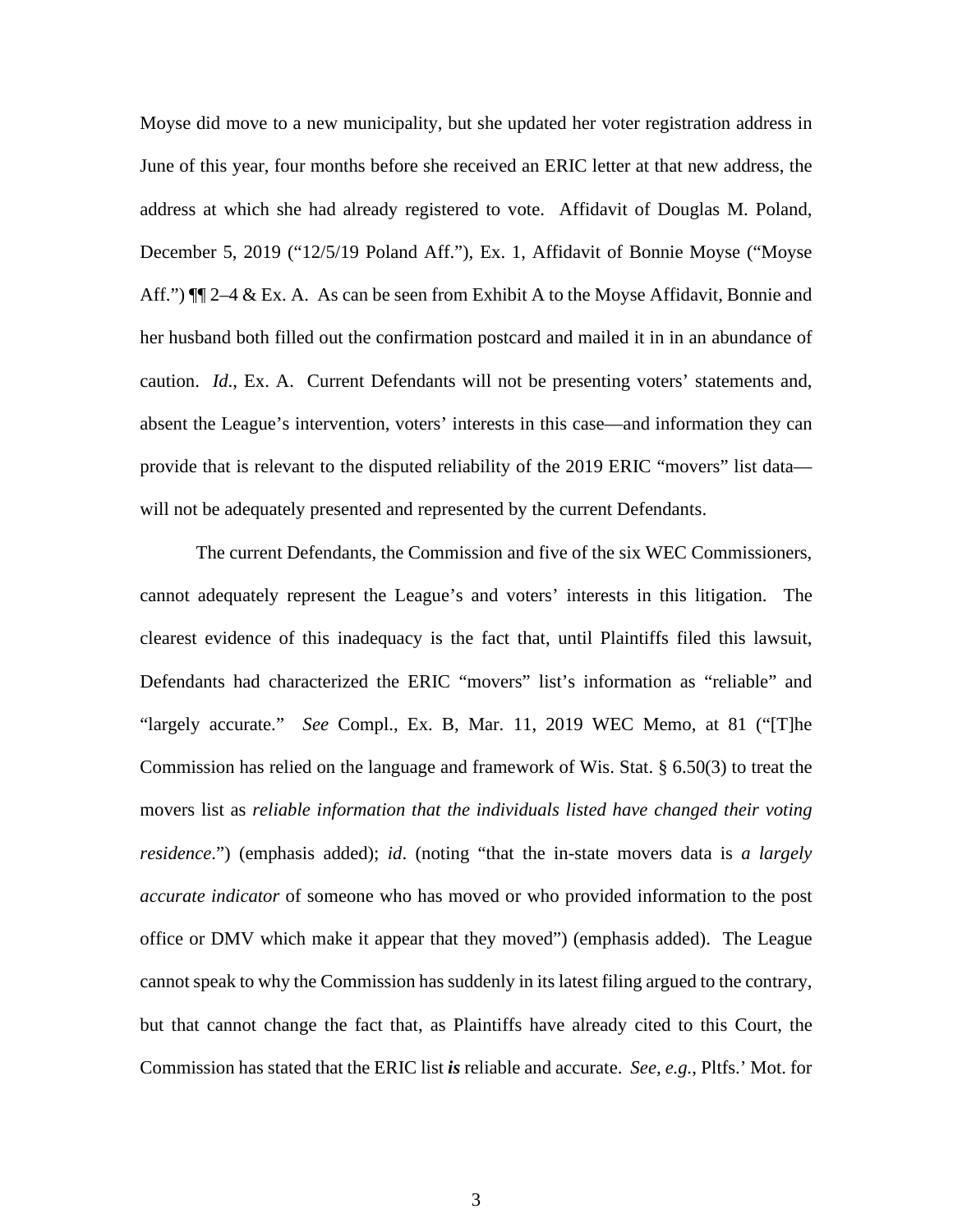Temporary Injunction, at 8 ("Indeed, after reviewing the above data WEC staff concluded that 'the in-state movers data is a largely accurate indicator of someone who has moved or who provided information to the post office or DMV which makes it appear that they moved.'"). Because Defendants have made these concessions in prior memoranda, severely undermining their litigating position and one of their principal defenses, they cannot adequately represent the League's interests.

When the movant is seeking to intervene to serve as a co-party with a government entity, and that government entity is tasked by law with representing the movant's interests, there is a presumption of adequate representation. *Helgeland v. Wisconsin Municipalities*, 2008 WI 9, ¶ 91, 307 Wis. 2d 1, 745 N.W.2d 1; *Helgeland v. Wisconsin Municipalities*, 2006 WI App 216, ¶ 21, 307 Wis. 2d 1, 724 N.W.2d 208. This presumption is, however, rebuttable. "When determining whether a party's representation is deemed adequate we look to see if there is a showing of collusion between the representative and the opposing party; if the representative's interest is adverse to that of the proposed intervenor; or if the representative fails in the fulfillment of his duty." *Armada Broad., Inc. v. Stirn*, 183 Wis. 2d 463, 476, 516 N.W.2d 357 (1994). "[T]here must be actual divergence between the state's position on the primary issue and the potential intervenor's position." *Helgeland*, 2006 WI App 216, ¶ 21, 307 Wis. 2d 1, 724 N.W.2d 208. The interests of the existing party and the proposed intervenor "need not be wholly adverse" in order to find the existing party "would not adequately represent the interests of the [proposed intervenor]." *Wolff*, 229 Wis. 2d at 748, 601 N.W.2d 301. The showing required to demonstrate inadequate representation is "minimal." *See Trbovich v. United Mine Workers*, 404 U.S. 528, 538 n.10 (1972) (holding that the burden is minimal under Rule  $24(a)(2)$  of the Federal Rules of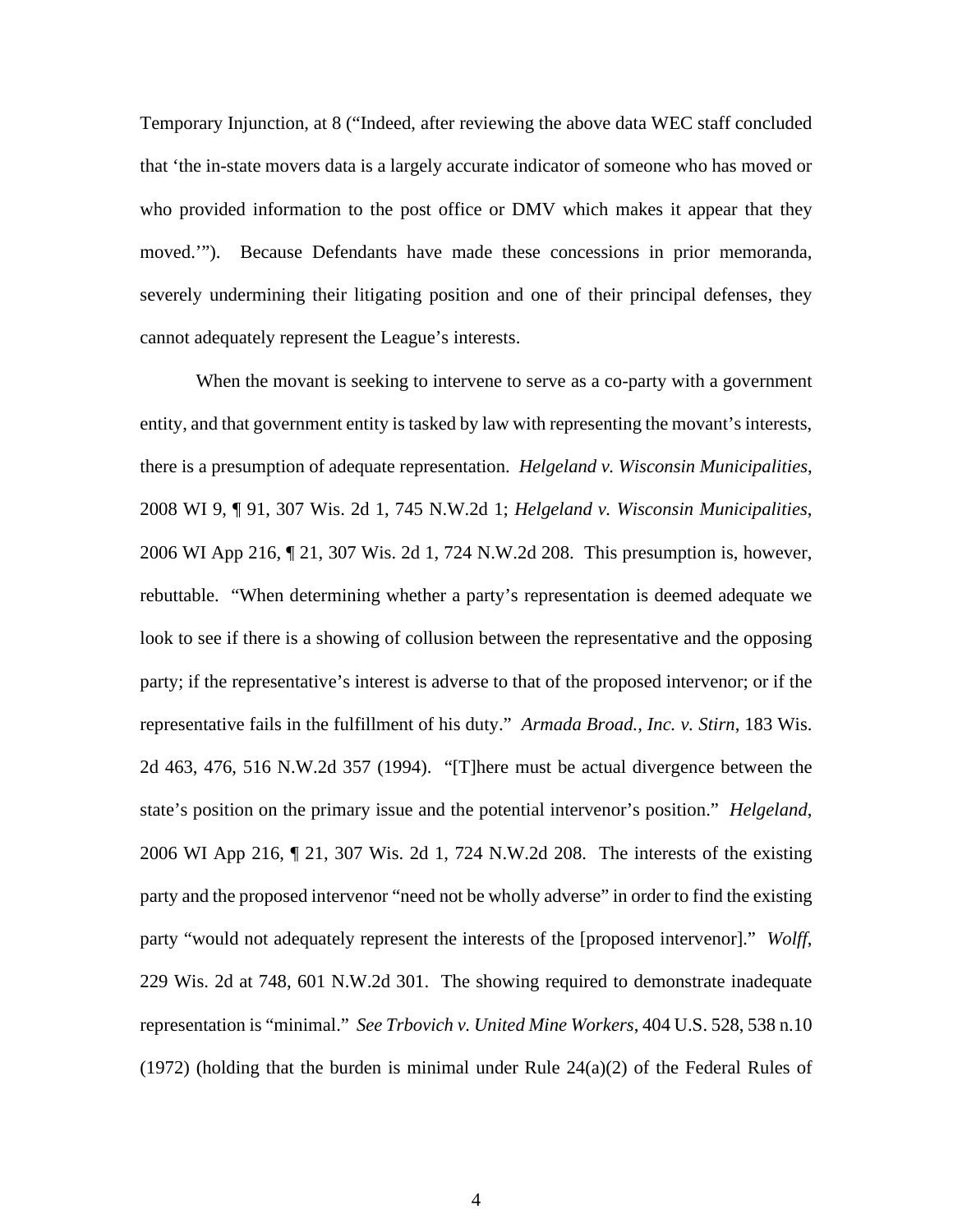Civil Procedure); *Armada Broad*., 183 Wis. 2d at 476, 516 N.W.2d 357 (noting that Wis. Stat. § 803.9 was modeled after Rule  $24(a)(2)$ ).

Given the Commission's prior, contradictory statements on the issue of reliability, there is concrete, "actual divergence between the state's position on the primary issue and the potential intervenor's position" and a per se failure by the government to fulfill its representative duty. *Helgeland*, 2006 WI App 216, ¶¶ 20–21, 307 Wis. 2d 1, 724 N.W.2d 208. There is no way Defendants can zealously attack the reliability of ERIC's "movers" information and mount an effective defense with concessions like that on the record. This divergence in interests and failure to represent the League's interests are not unexpected, as Defendants and their counsel represent the state, not voters or the civic engagement groups like the League that register them to vote; their interests naturally differ.

The League has a legitimate basis to intervene in this lawsuit, as there is a risk that the Court will give weight to the Commission's recent, contradictory statements on the ERIC list's reliability. In that event, there will be no party in the lawsuit that can make a strong argument that the ERIC data, premised on flawed Wisconsin DMV data, is unreliable. Absent the League's intervention, all parties to this lawsuit will have *defended* the reliability of the ERIC "movers" list information within the last year. It makes sense that Plaintiffs want to litigate this case only against a party that has agreed with it as recently as March. Plaintiffs are trying to have it both ways by making contradictory arguments in hopes of defeating the League's motion and securing a favorable ruling on the merits. On the one hand, in their temporary injunction motion, Plaintiffs effectively say to this Court, "See, the Commission said the ERIC data was *reliable*," implicitly arguing that Defendants should not be heard to change their position and claim the ERIC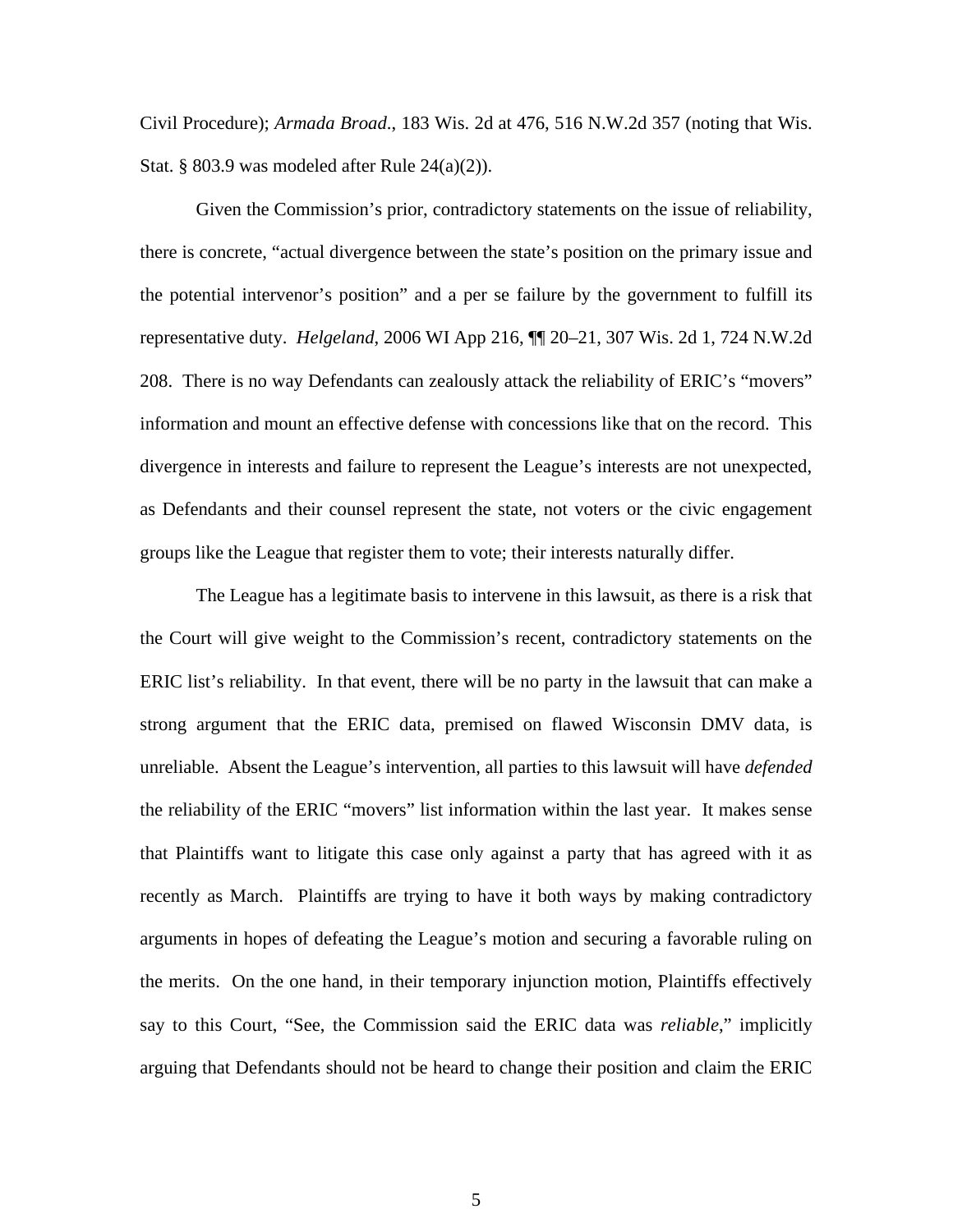data is insufficiently reliable for Wisconsin Statute Section 6.50(3) purposes. Pltfs.' Mot. at 8. On the other hand, in their brief in opposition to the League's motion to intervene, Plaintiffs effectively say the opposite: "See, the Commission is saying the ERIC data is *unreliable*." Pltfs.' Br. at 2–3, 8–9.

Wisconsin law entitles the League to intervene under these circumstances because its interests are not adequately represented by the current Defendants. Wis. Stat. § 803.09(1). As the Commission's main defense has been hamstrung by recent, contradictory statements, the League's intervention is necessary to adequately protect its own and voters' interests in the outcome of this litigation.

Additionally, the current Defendants are still hedging in making their argument on the contested accuracy of ERIC's information, which is based on flawed Wisconsin DMV data. Defendants' argument is not "completely redundant" with the League's, Pltfs.' Response Br. at 2, as they do not unequivocally call the ERIC data "unreliable." Rather, in their opposition brief, Defendants say that the "ERIC Movers data is *not per se* 'reliable information' under Wis. Stat. § 6.50(3)."; "ERIC Movers data . . . is *not per se reliable on a case-by-case basis.*"; and "[T]he 2019 ERIC Movers data, *by itself*, is not 'reliable information that a registered elector has changed his or her residence.' Wis. Stat. § 6.50(3)." Defs.' Br. at 17–18 (emphases added). The Commission's hedging and qualified language betray an actual divergence between its interests and the League's because it strongly suggests that the current Defendants have in mind a different, more minimal set of criteria for finding information on residential address changes reliable. They appear to assess the risk of removing voters in error differently from the League and, if the opportunity arises, may well seek to settle this case on terms that are far less favorable to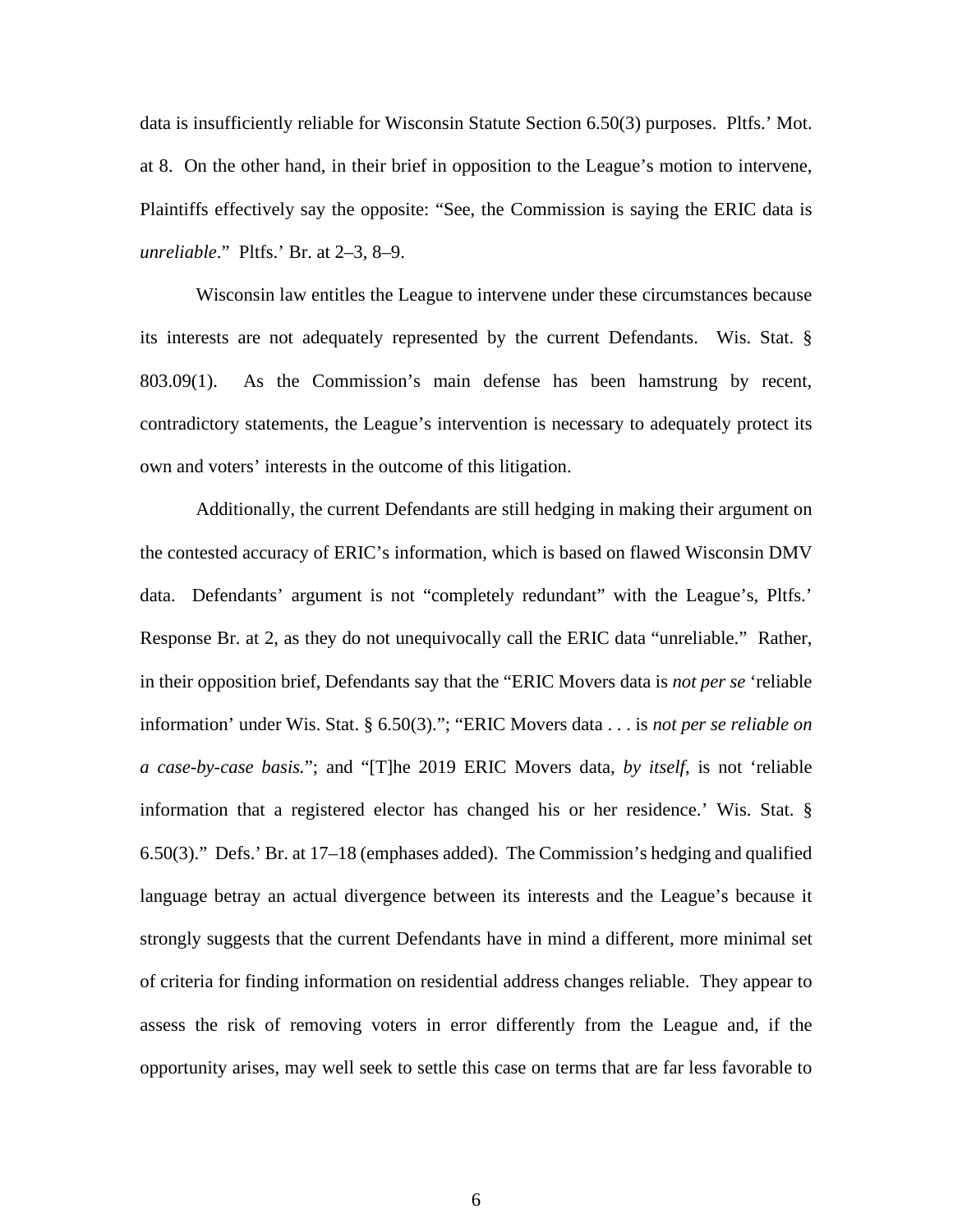voters than Section 6.50(3) demands and/or that may raise independent constitutional concerns, *e.g.* that fail to address the deficiency of the mailed 2019 ERIC notices. *See Wolff*, 229 Wis. 2d at 748–49, 601 N.W.2d 301 (concluding possibility that existing defendant would "settle the suit on terms more favorable" to plaintiffs than proposed intervenor militates in favor of granting intervention as of right).

Ultimately, the Commission's interests diverge at a basic level from the League's because the Commission is not "charged by law" with representing the interests the League cites. *Helgeland*, 2008 WI 9, ¶ 91, 307 Wis. 2d 1, 745 N.W.2d 1 (quotation marks and citation omitted). It represents its own interests and those of local election officials. The current Defendants are trying to ensure that they can continue to use the ERIC list for some voter list maintenance activity, even though they now argue it is "not per se reliable." Defs.' Br. at 17–20. They appear to suggest that there could be a process that will allow them to differentiate between reliable and unreliable information in the ERIC "movers" list, *id*. at 19–20, but in the few years Wisconsin has participated in ERIC, the Commission and Wisconsin DMV have not devised or disclosed such a methodology. Significantly, Plaintiffs have not pled that the Commission, ERIC, or DMV have the ability to differentiate between reliable and unreliable information or filter out unreliable data. Plaintiffs think that the ERIC data is *per se* reliable, notwithstanding the known error rate, and Defendants appear to think that the ERIC data can be *made reliable* with further, individualized review and actions that generate additional information. There is no voice in this case to argue that the ERIC "movers" list information is inherently, systemically, and irrevocably flawed and to zealously advocate for concrete proof that it is reliable or, as a practical, operational matter, can be made so with additional review or data.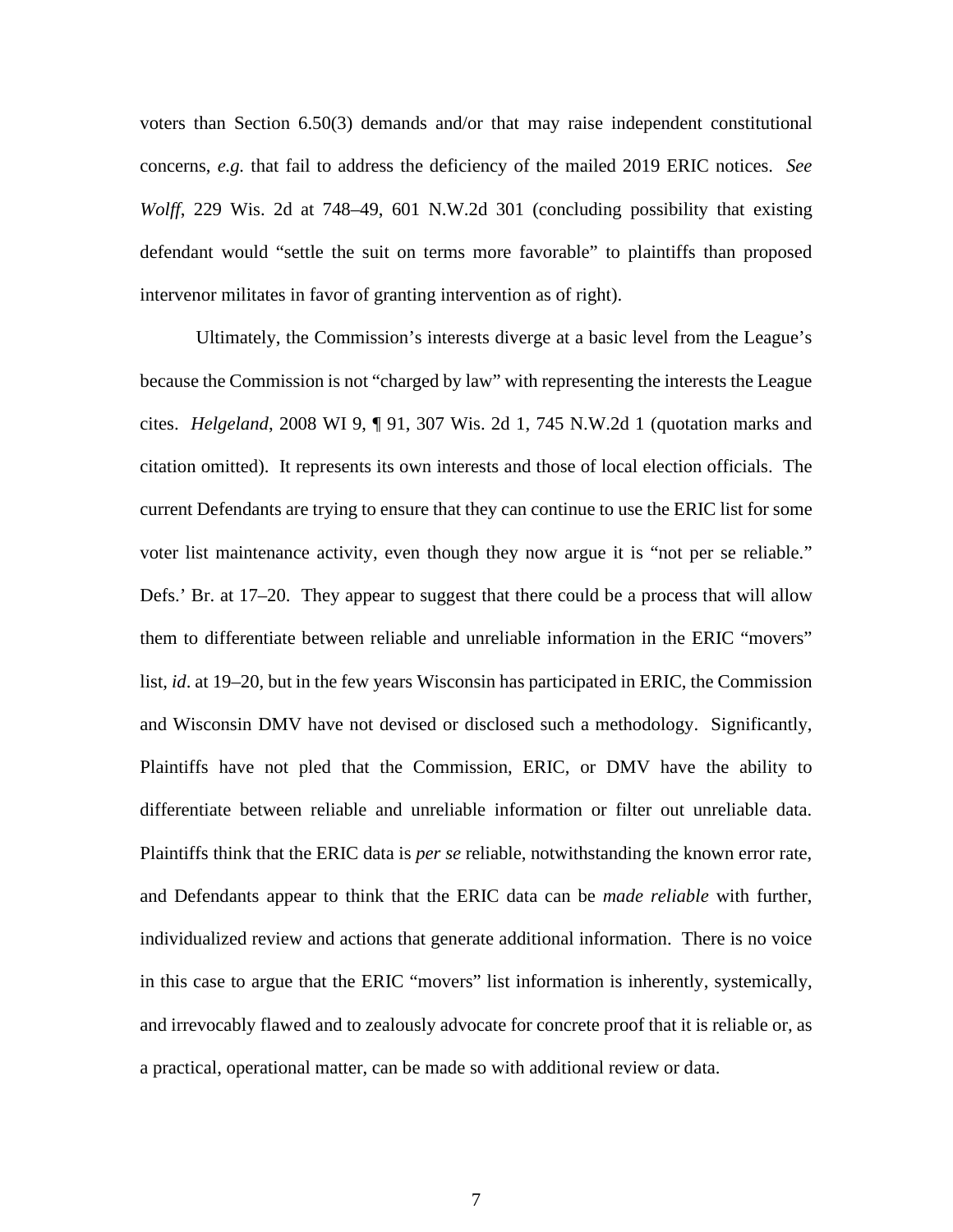Furthermore, the League has no interest or obligation to defend the ERIC data or methodology, as the Commission does as a contractual matter. While the League believes in maintaining accurate, up-to-date rolls, using unreliable information is the surest way to guarantee inaccurate rolls. Defendants make clear that they do not want to abandon using the ERIC information for some form of voter list maintenance outside the confines of Section 6.50(3). Though they continue to angle for a future in which they can continue using ERIC information but utilize a longer time window for deactivation, Defendants must know that if the ERIC data is less than reliable, then, not only can they not remove voters within thirty days based on this information, but they likely cannot even use taxpayer dollars to mail out notices to ERIC-identified voters under Section 6.50(3). That statutory provision appears to forbid Defendants from engaging in any step of the list maintenance process based on unreliable data.

Finally, the League also has no interest or obligation to defend the ERIC data or methodology or the Commission's actions over the last few years, as the Commission and its counsel do. There are certain facts that will be relevant to the merits of this case, any settlement that might be entered into, and any relief that might be awarded, that implicate serious problems with the Commission's handling of this entire process and that the Defendants will be reluctant to admit or criticize. *See, e.g.*, *Dairyland Greyhound Park*, 2002 WI App 259, ¶ 18, 258 Wis. 2d 210, 655 N.W.2d 474 (applying intervention factors to necessary party inquiry and finding inadequate representation, in part because "the tribes may wish to take positions which the Governor might dispute, or at the very least, be reluctant to espouse"). For instance, the October 2019 notice mailed by Defendants to registered Wisconsin voters was defective, as it did not inform voters that they would be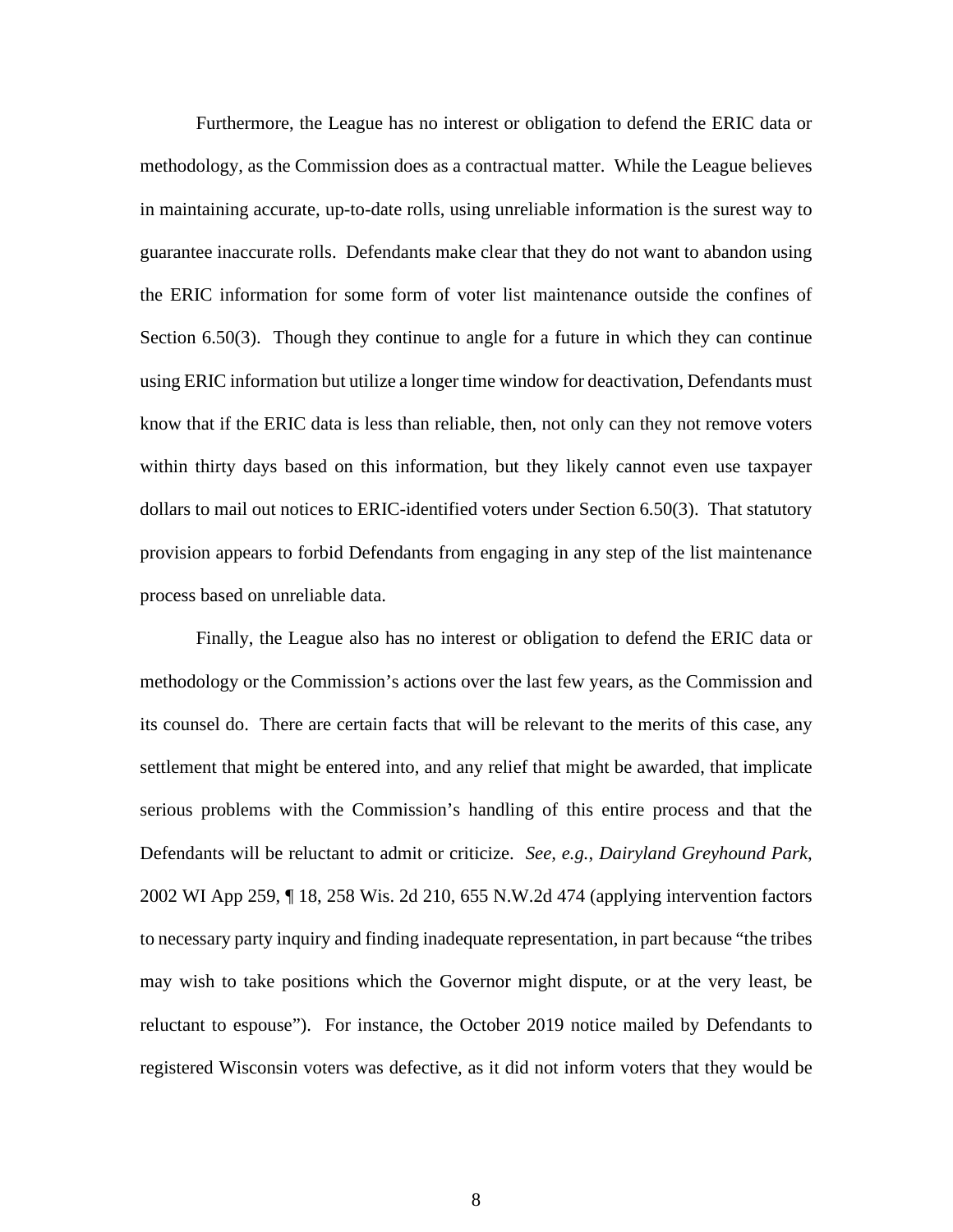removed from the rolls if they failed to take action. Defendants and their counsel will not make these arguments. 12/5/19 Poland Aff., Ex. 2, Excerpt from September 24, 2019 Wisconsin Elections Commission Agenda Documents, 20[1](#page-8-0)9 ERIC Notice Letter, at 53.<sup>1</sup> Accordingly, these are additional ways in which Defendants' interests in this litigation diverge from the League's and why they do not adequately represent the League's and voters' interests.

## **II. Plaintiffs timely filed their Motion to Intervene within seven business days of the Complaint's filing. Defendants filed their action five months after the Commission adopted the policy they are challenging.**

Plaintiffs accuse the League of moving for intervention in an untimely manner, even though its Motion was filed within seven business days of the original complaint. *Cf. Armada Broad.*, 183 Wis. 2d at 472, 516 N.W.2d 357 (finding motion to intervene timely when it was "filed and argued . . . prior to the commencement of the first hearing on the mandamus action"). Not only are Plaintiffs' arguments now moot given the rescheduling of the hearing on Plaintiffs' motion to December 13, but it is Plaintiffs who have delayed this action by filing their complaint five months after the Commission first adopted the 12 to-24-month deactivation timeline at its June 11, 2019 meeting. *See* Compl., Ex. C, June 11, 2019 WEC Memorandum, at 12–14; 12/5/19 Poland Aff., Ex. 2, Excerpt from September 24, 2019 Wisconsin Elections Commission Agenda Documents, June 11, 2019 Meeting Minutes, at 3 (noting unanimous adoption of motion to "[a]uthorize staff to flag

<span id="page-8-0"></span><sup>&</sup>lt;sup>1</sup> The League respectfully requests that this Court take judicial notice of the 2019 ERIC notice letter; this is an official government document, the existence and contents of which are not subject to reasonable dispute. Wis. Stat. § 902.01(2). The document's contents are "capable of accurate and ready determination by resort to [a] source[ ] whose accuracy cannot reasonably be questioned." *Id*. § 902.01(2)(b).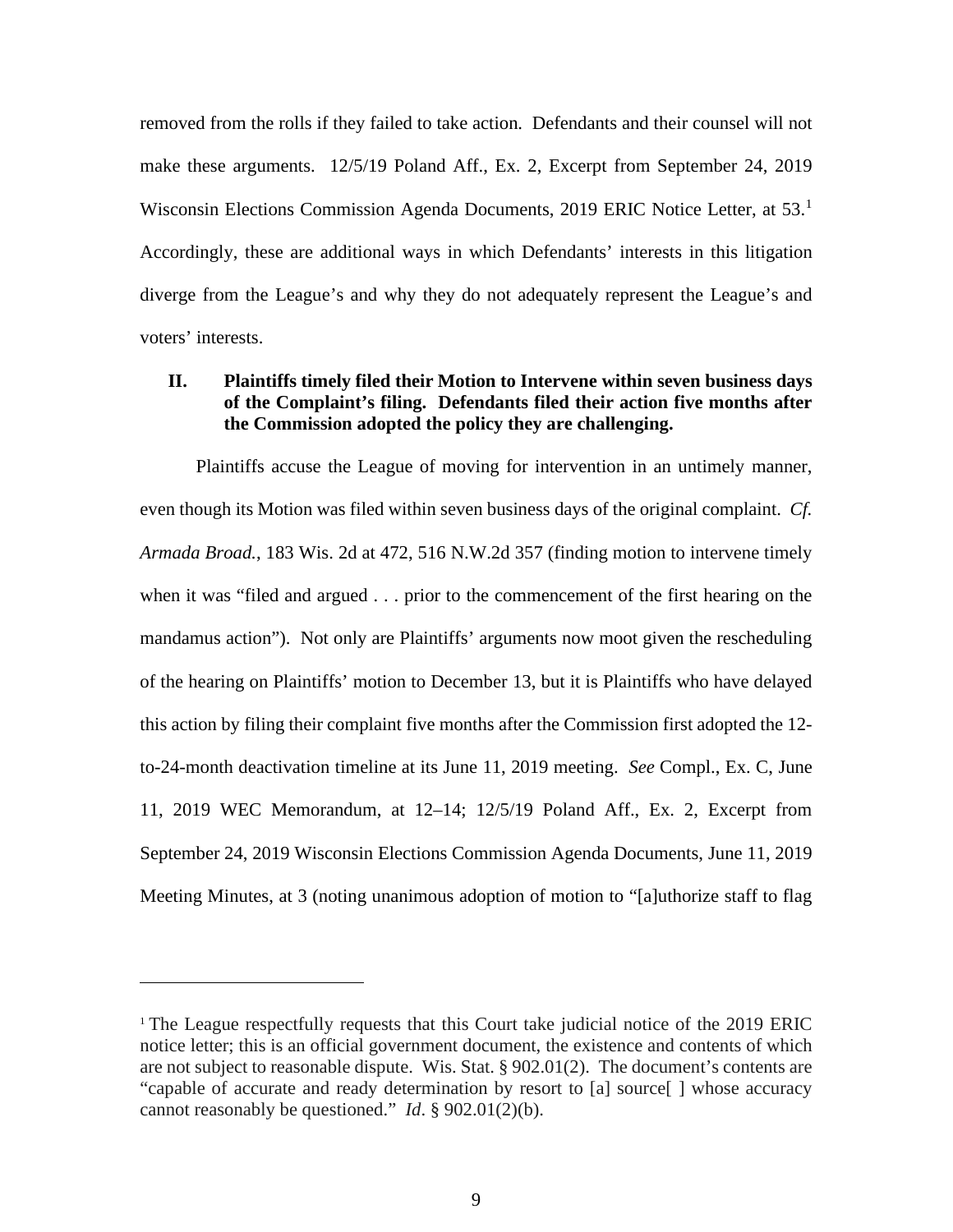files of voters rather than deactivating voters who do not respond to a Movers mailing after  $30 \text{ days}$ ").<sup>[2](#page-9-0)</sup> Plaintiffs' claims were ripe in June, and they need not have delayed until after the 2019 notices were mailed out. The three Plaintiffs' proffered injury for standing purposes, the dilution of their votes, is just as prospective today as it was back then. Moreover, this week's revelation that Commissioner Robert Spindell supports the Plaintiffs' claims and met with Plaintiffs' counsel about them *before* he was appointed to the Commission in mid-October<sup>[3](#page-9-1)</sup>—several weeks before this case was filed—belies any argument Plaintiffs make that the League's intervention is the source of any delay.

## **III. In the alternative, the League should be granted permissive intervention.**

The League raises a defense involving a question of law and/or fact in common with the instant case, and Plaintiffs will suffer no undue delay or prejudice. Wis. Stat. § 803.09(2). Principally, the League's argument, which is not adequately represented by the current Defendants, turns on whether the information on residential address changes provided by ERIC to the Commission is "reliable" within the meaning of Section 6.50(3). This is the crux of Plaintiffs' First Cause of Action. Therefore, in the alternative, the League respectfully requests that this Court grant it permissive intervention.

<span id="page-9-0"></span><sup>2</sup> The League respectfully requests that this Court take judicial notice of the June 2019 WEC Meeting Minutes; this is an official government document, the existence and contents of which are not subject to reasonable dispute. Wis. Stat. § 902.01(2). The document's contents are "capable of accurate and ready determination by resort to [a] source[ ] whose accuracy cannot reasonably be questioned." *Id*. § 902.01(2)(b).

<span id="page-9-1"></span><sup>3</sup> *See* WEC Meeting Video (Dec. 2, 2019), at 3:35:34—3:36:23, *available at* [https://wiseye.org/2019/12/02/wisconsin-elections-commission-december-2019-meeting/.](https://wiseye.org/2019/12/02/wisconsin-elections-commission-december-2019-meeting/)